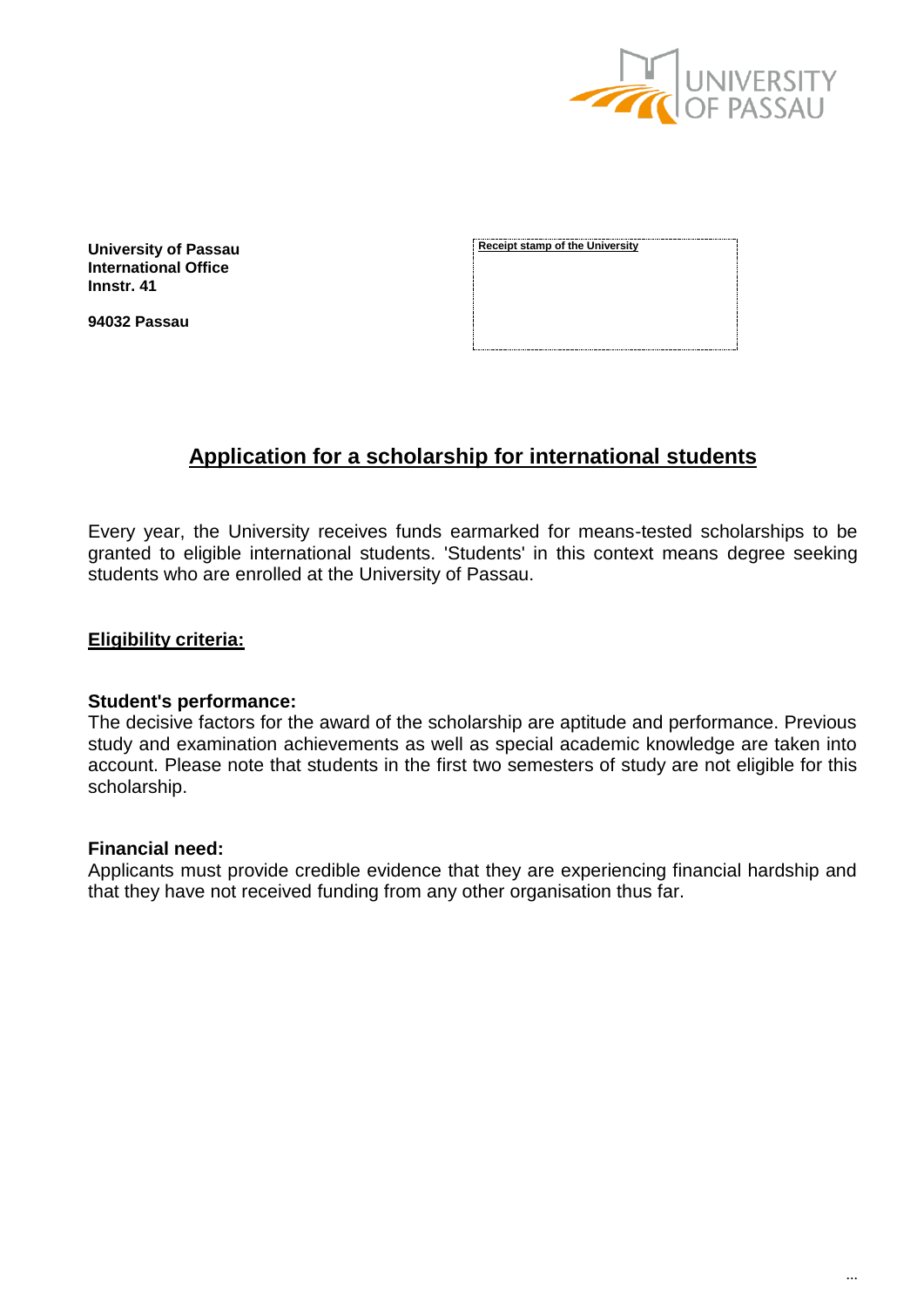## Please write legibly in block letters.

|                                                                                  |                                      |                |               | continued support |           | <b>Follow-on application for</b> |
|----------------------------------------------------------------------------------|--------------------------------------|----------------|---------------|-------------------|-----------|----------------------------------|
|                                                                                  |                                      |                |               |                   |           |                                  |
| □ Yes, for _____ months; total amount in EUR*) ___________<br>Was this approved? |                                      |                |               |                   | $\Box$ No |                                  |
| <b>Applicant's details</b>                                                       |                                      |                |               |                   |           |                                  |
|                                                                                  |                                      |                |               |                   |           |                                  |
| Given name(s):                                                                   |                                      |                |               |                   |           |                                  |
| Degree programme:                                                                |                                      |                |               |                   |           |                                  |
|                                                                                  |                                      |                |               |                   |           |                                  |
|                                                                                  |                                      |                |               |                   |           |                                  |
| Have you changed degree programmes? $\Box$ Yes<br>Matriculation number:          |                                      | $\Box$ No      |               |                   |           |                                  |
| German language skills:                                                          |                                      |                |               |                   |           |                                  |
| How would you rate your German?                                                  |                                      |                |               |                   |           |                                  |
| Written composition:                                                             | excellent                            |                | good          |                   |           | sufficient                       |
| Spoken:                                                                          | excellent                            |                | good          |                   |           | sufficient                       |
| Comprehension:                                                                   | excellent                            |                | good          |                   |           | sufficient                       |
| Where and when did you learn German?                                             |                                      |                |               |                   |           |                                  |
| from                                                                             | to                                   |                |               |                   | Place     |                                  |
|                                                                                  |                                      |                |               |                   |           |                                  |
| Previous stays in German-speaking countries:                                     |                                      |                |               |                   |           |                                  |
| Address (street and house number):<br>Postcode and place:<br>E-mail:             |                                      |                |               |                   |           |                                  |
| Telephone (with area code):                                                      |                                      |                |               |                   |           |                                  |
| Gender:                                                                          | $\Box$ male                          |                | $\Box$ female |                   |           | $\Box$ non-binary                |
| Date of birth:                                                                   |                                      |                |               |                   |           |                                  |
| Place of birth (town/city/district):                                             |                                      |                |               |                   |           |                                  |
| Marital status:<br>Citizenship:                                                  | $\mathsf{\overline{\text{}}}$ single | $\Box$ married |               | $\Box$ divorced   |           | ] separated                      |

 $\ldots$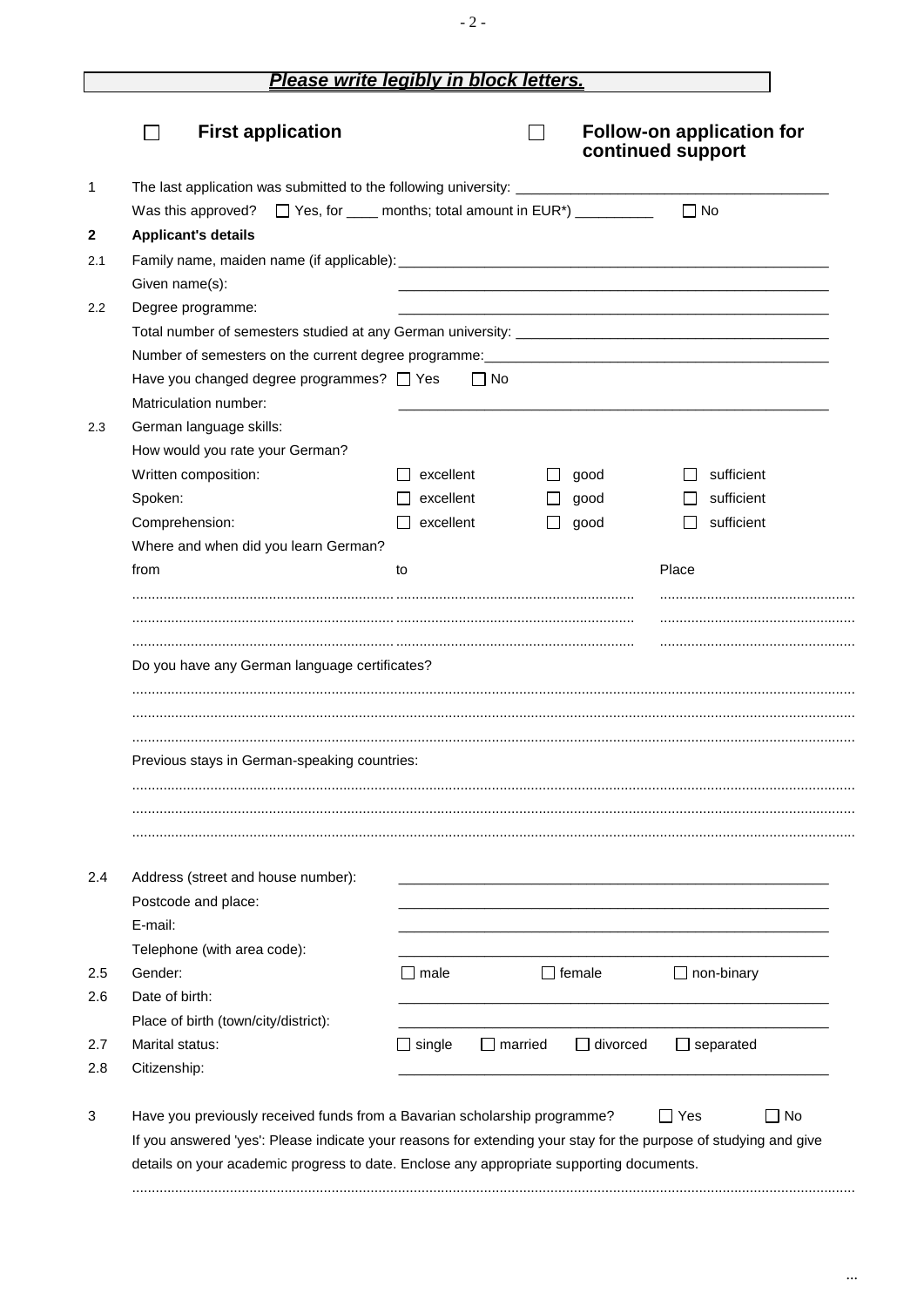- 3 -

| 3.1 | Have you previously submitted an application for financial support to any other private or public body (e.g. DAAD,                     |            |  |  |  |  |  |
|-----|----------------------------------------------------------------------------------------------------------------------------------------|------------|--|--|--|--|--|
|     | another university etc.) for the purpose of studying in Bavaria?                                                                       |            |  |  |  |  |  |
|     | $\Box$ No<br>$\Box$ Yes                                                                                                                |            |  |  |  |  |  |
|     | If you answered 'yes':                                                                                                                 |            |  |  |  |  |  |
|     | Give the name and full address of the institution:                                                                                     |            |  |  |  |  |  |
|     |                                                                                                                                        |            |  |  |  |  |  |
|     | Have you been informed of the decision on the application?<br>$\Box$ Yes                                                               |            |  |  |  |  |  |
|     | $\Box$ No                                                                                                                              |            |  |  |  |  |  |
|     | If yes: Please attach decision letter ('Bescheid').<br>If no: Please enclose the application form, if available.                       |            |  |  |  |  |  |
|     |                                                                                                                                        |            |  |  |  |  |  |
|     |                                                                                                                                        |            |  |  |  |  |  |
| 4   | Information on the applicant's income                                                                                                  |            |  |  |  |  |  |
| 4.1 | Income from salaried employment (e.g. holiday or student jobs; internships etc. but not self-employment)                               |            |  |  |  |  |  |
|     |                                                                                                                                        |            |  |  |  |  |  |
| 4.2 | Other income to cover living expenses:                                                                                                 | $\epsilon$ |  |  |  |  |  |
|     | Alimony/maintenance payments:                                                                                                          |            |  |  |  |  |  |
|     | a) from your spouse (if separated) or former spouse (if divorced)                                                                      |            |  |  |  |  |  |
|     | b) from someone else (your and/or your spouse's parents)                                                                               | $\epsilon$ |  |  |  |  |  |
| 4.3 | Grants and/or loans from companies or private-sector foundations                                                                       | $\epsilon$ |  |  |  |  |  |
| 5   | Applicant's spouse's details:                                                                                                          |            |  |  |  |  |  |
| 5.1 |                                                                                                                                        |            |  |  |  |  |  |
| 5.2 | Date and place of birth:                                                                                                               |            |  |  |  |  |  |
| 5.3 | Married since:<br><u> 1989 - Johann Stein, marwolaethau a bhann an t-Amhain an t-Amhain an t-Amhain an t-Amhain an t-Amhain an t-A</u> |            |  |  |  |  |  |
| 5.4 | Address (street and house number):                                                                                                     |            |  |  |  |  |  |
|     | Postcode and place:                                                                                                                    |            |  |  |  |  |  |
| 5.5 | $\Box$ Yes<br>Is your spouse in gainful employment?<br>$\Box$ No                                                                       |            |  |  |  |  |  |
|     | If yes: Please attach a statement of earnings.                                                                                         |            |  |  |  |  |  |
| 6   | <b>Applicant's bank details:</b>                                                                                                       |            |  |  |  |  |  |
| 6.1 | IBAN:                                                                                                                                  |            |  |  |  |  |  |
| 6.2 | Name of bank:                                                                                                                          |            |  |  |  |  |  |
| 6.3 | BIC:                                                                                                                                   |            |  |  |  |  |  |
| 6.4 | Account holder's name:                                                                                                                 |            |  |  |  |  |  |
| 7   | Details concerning the applicant's personal circumstances                                                                              |            |  |  |  |  |  |
|     |                                                                                                                                        |            |  |  |  |  |  |
|     |                                                                                                                                        |            |  |  |  |  |  |
| 8   | Plans for changing the situation                                                                                                       |            |  |  |  |  |  |
|     |                                                                                                                                        |            |  |  |  |  |  |
|     |                                                                                                                                        |            |  |  |  |  |  |
|     |                                                                                                                                        |            |  |  |  |  |  |